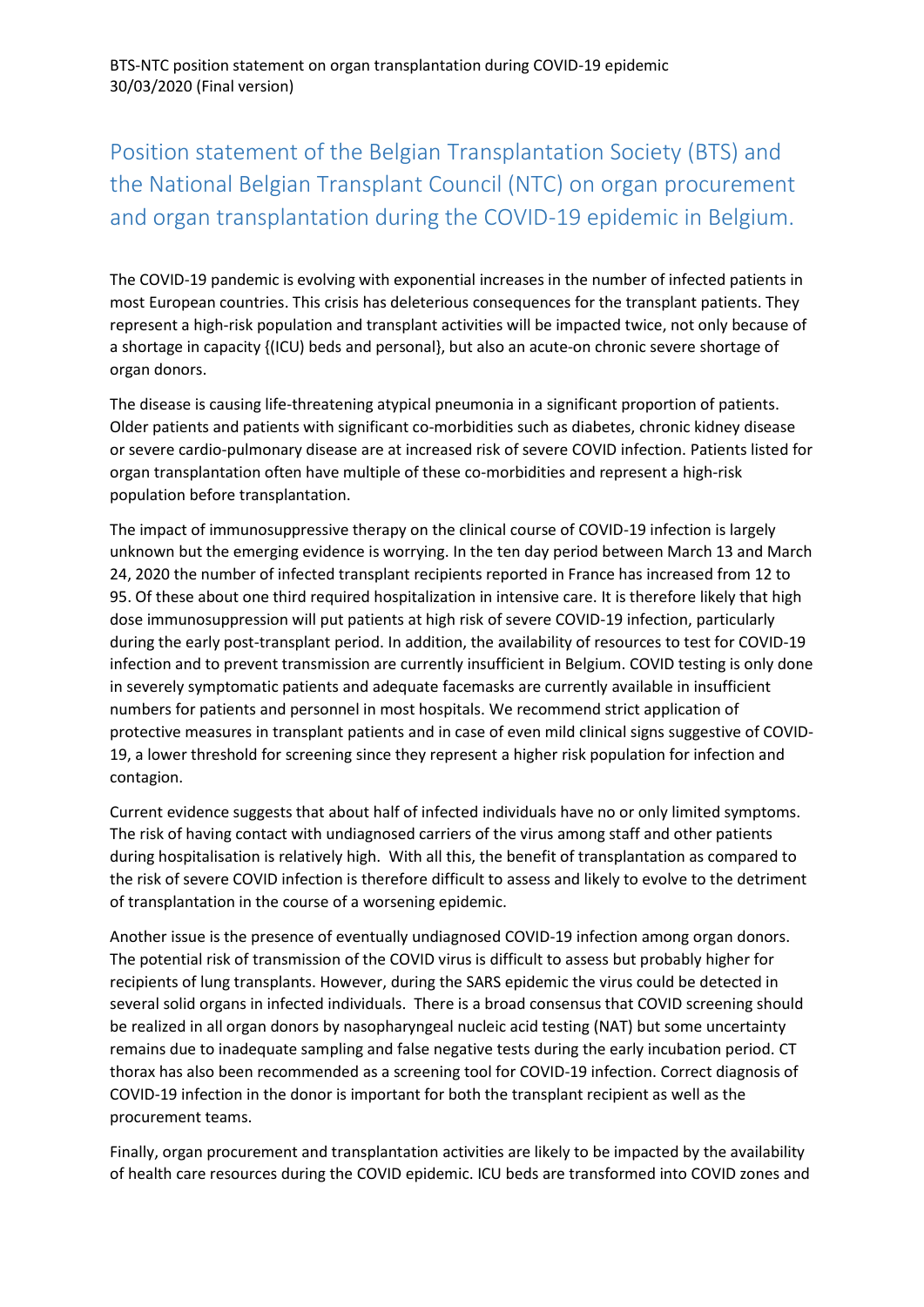BTS-NTC position statement on organ transplantation during COVID-19 epidemic 30/03/2020 (Final version)

in many hospital ICUs are extended to operating theatres, restricting the available resources for procurement activities and transplantations. Medical staff are often reoriented to emergency and intensive care units and routine follow up consultations are cancelled. These restrictions in resources can impair procurement and transplantation activities at current quality and safety standards.

In light of these considerations the Belgian Transplantation Society (BTS) and the National Transplant Council (NTC) have adopted the following position as to the continuation of deceased and living donor procurement and organ transplantation during the COVID-19 epidemic. We must take into account that the situation is fluid and rapidly evolving and that these recommendations will need to be regularly adjusted.

## General statement on organ donation and transplantation during the COVID-19 epidemic

The BTS and NTC are worried about the consequences of this crisis for patients with life-threatening liver, heart, and lung failure (and kidney failure without possibility of dialysis). These patients have a high risk of mortality in the short term whereas their survival chance with a transplant is higher than 90% (often after an ICU stay of a few days), and a one year survival of about 85-90%. For this reason, the BTS and BTC recommend that access to donation/transplantation should be maintained wherever possible in the course of this epidemic to limit mortality in this patient population. Academic hospitals should continue to safeguard the necessary capacities in operation rooms and ICUs to further provide organ procurement and transplantation during the COVID-19 epidemic for the patients most in need.

#### Position statement on donation activity

Potential donors have to be screened by naso-pharyngeal NAT and CT thorax ahead of the planned donation procedure. Starting a procedure with a COVID-19 infected donor can potentially lead to exposure of the procurement team, contamination of the operating theatre.

Procurement activity has to be planned depending on the locally available resources and ideally by identifying at least one recipient for the organs to be procured ahead of the procedure. Programs should avoid procurement procedures for which subsequently no recipient is found.

Organs form other Eurotransplant member countries are acceptable for transplantation in Belgium in case donors were screened for COVID-19 by NAT on naso-pharyngeal swabs or broncho-alveolar lavage fluids. Belgian transplant centers will apply restrictions in travel for procurement and shipment of organs according to the policies decided by public authorities in the different ET member countries during the epidemic.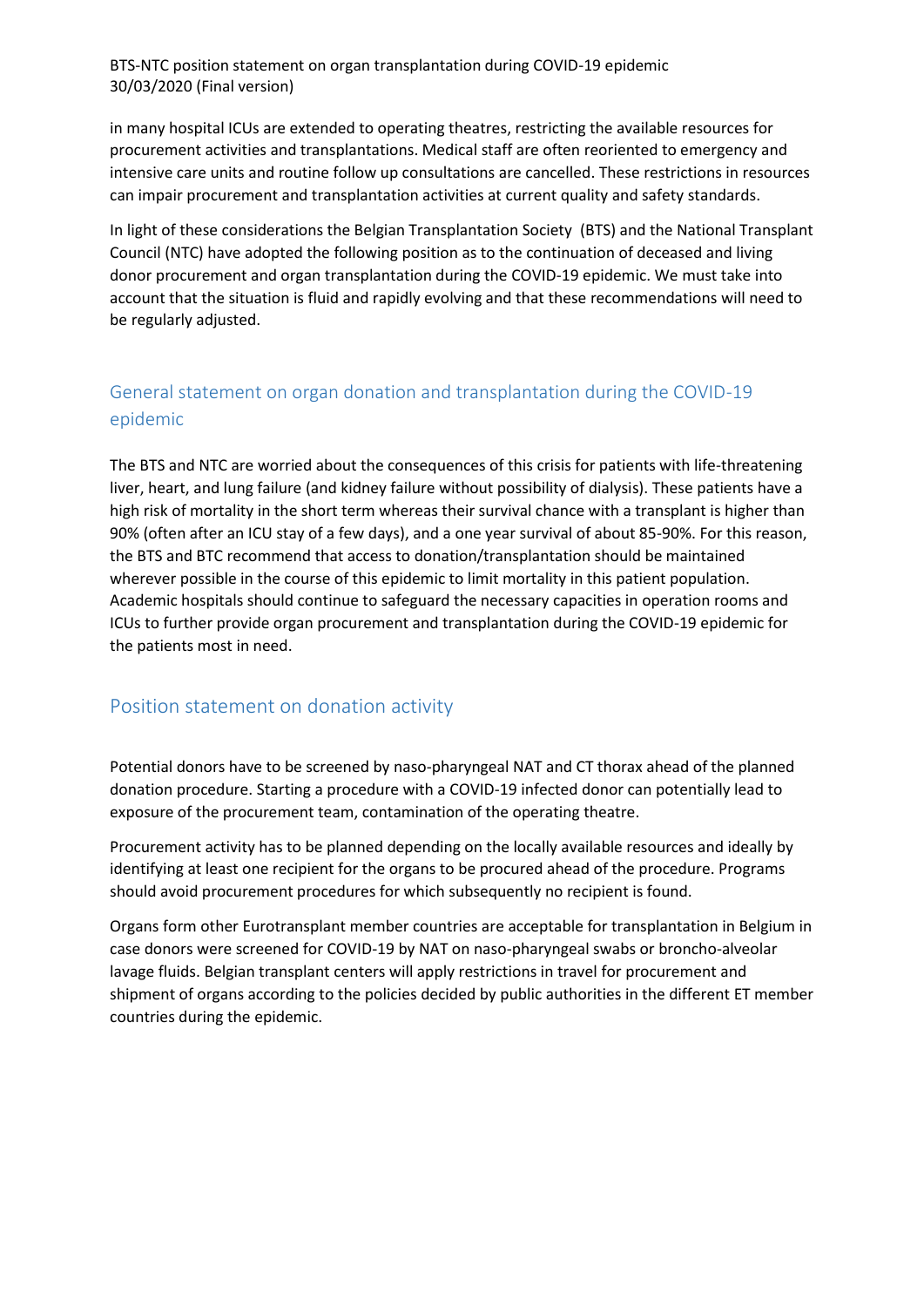### Position statement on transplantation activity

As a general guideline, transplantations that are not lifesaving in the short term should be delayed until the end of the COVID epidemic.

At that stage, liver, heart, and lung transplantation programs continue. As a general guideline, priority should be given to hyper-urgent and urgent transplants. Transplantation centres decide on a case-by-case basis whether the clinical condition of patients can justify delaying transplantation until the end of the COVID epidemic. In this period of extreme shortage (capacity and donors), the BTS and the NTC recommend that the organ-specific committees of the BTS develop uniform criteria and guidelines.

#### **COVID-19 testing in transplant recipients**

All potential recipients have to be screened by naso-pharyngeal COVID-19 NAT ahead of the planned donation procedure. CT thorax to screen for typical COVID-associated lung lesions is also recommended at admission to the hospital for transplantation. Procurement and eventually transplantation have to be delayed until the results of COVID NAT in the recipient are known.